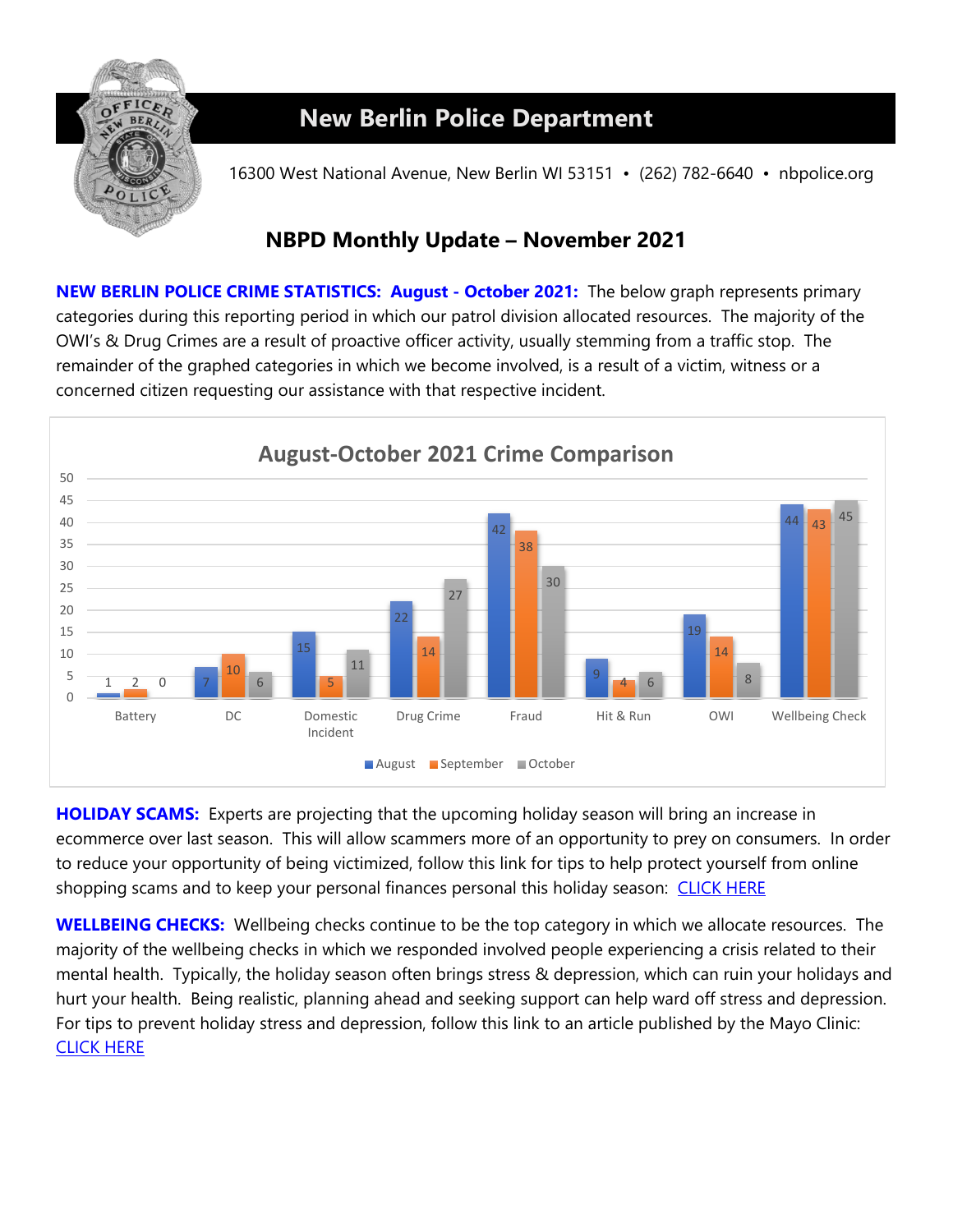

**PROPERTY CRIMES:** The below chart compares property crime statistics from August – October 2021.

**TIPS TO AVOID PACKAGE THEFT:** Along with increase of ecommerce this 2021 holiday season, there is greater opportunity for offenders to intercept your delivery prior to you removing it from your front porch. Please follow this tips to avoid package theft:

- Network with Neighbors
- Have Packages Delivered to Work
- Leave Specific Drop-off Instructions
- Use a Smart Lock
- Install Security Cameras
- Get a P.O. Box at Your Local Post Office
- Use Lockers
- Set Up Notifications to Track Your Packages
- Require a Signature on Delivery
- Insure Your Packages

**NEW BERLIN VEHICLE THEFTS:** 2021 has brought an increase of vehicle thefts in the Milwaukee metro area, specifically certain Kia and Hyundai vehicle models appear to be targeted more than other vehicle makes. This is in part due to the ability for thieves to compromise the limited protections on ignition systems of certain models from these two manufacturers. New Berlin has been an **exception** to this trend. In 2020, 16 vehicles were reported stolen to the New Berlin PD. During the reporting period of January – October 2021, seven vehicles & 1 trailer have been reported stolen in New Berlin. This equates to less than one vehicle being reported stolen per month in 2021. If this trend continues, New Berlin should recognize a decrease of reported vehicle thefts in 2021, when compared to 2020. The following chart compiles data pertaining to all reported vehicle thefts in New Berlin occurring between January - October of 2021. Please note the following bullet points extrapolated from the chart:

- Six of the seven stolen vehicles were **unlocked** and taken **with keys**.
- The majority of those vehicles were stolen during hours of darkness, after 10:00 PM.
- One of the seven vehicles were stolen from the victim's workplace; six were taken from residences.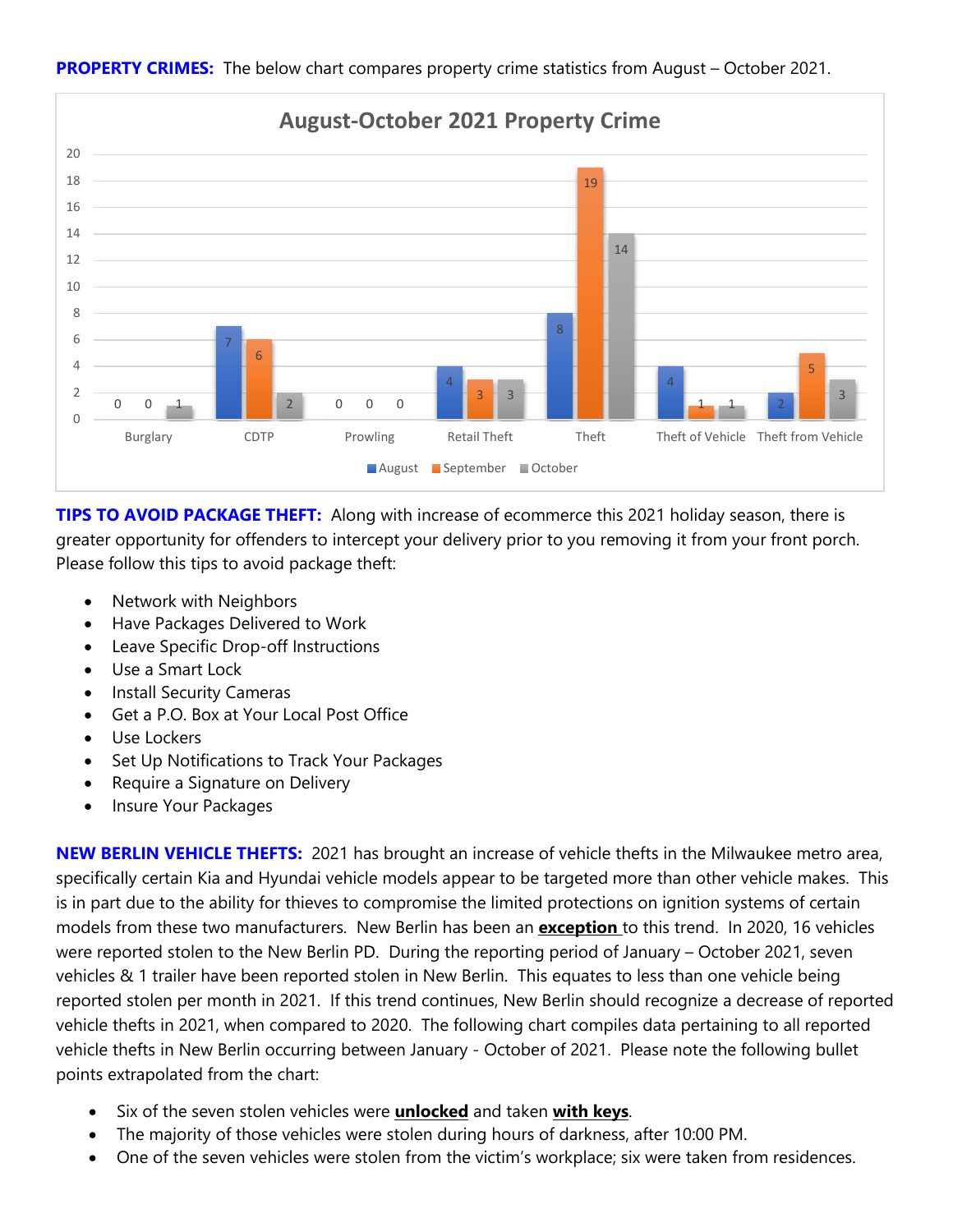- Only one of the stolen vehicles was forcibly entered and taken without keys.
- Four of the seven vehicles reported stolen were Kia & Hyundai brands; however, only one of these four was forcibly entered and taken without keys.

**Bottom line:** Please lock your vehicles and remove vehicle keys and anything else of value from your parked vehicle. If you park your vehicle outside overnight, please remove garage door openers from your vehicle and/or deactivate the remote functionality on your remote system base when remote garage entry is not needed. Please also attempt to park your vehicle in a well-lit area that is readily observable; thus, further deterring criminal activity.

| Case #    | <b>Theft Date</b> | Color  | Year | Make                               | <b>Model</b> | <b>Taken</b><br>With<br><b>Keys</b> | Left<br><b>Unlocked</b> | Location<br><b>Stolen</b>                   | <b>Photos</b> |
|-----------|-------------------|--------|------|------------------------------------|--------------|-------------------------------------|-------------------------|---------------------------------------------|---------------|
| E21007713 | 04/16/2021        | Gray   | 2016 | Hyundai                            | Sonata       | Yes                                 | Yes                     | 15800 blk<br>W Armour<br>Drive              |               |
| E21008795 | 05/01/2021        | Black  | 2007 | Hyundai                            | Santa Fe     | Yes                                 | Yes                     | 16200 blk<br>W<br><b>Heatherly</b><br>Drive |               |
| E21014799 | 07/14/2021        | Purple | 2010 | Honda                              | Pilot        | Yes                                 | Yes                     | 4300 blk S<br>Longview<br>Drive             |               |
| E21014809 | 07/14/2021        | Black  | 2018 | Hyundai                            | Santa Fe     | Yes                                 | Yes                     | 4100 blk<br>Regal<br>Manor<br>Court         |               |
| E21015392 | 07/21/2021        | Black  | 2018 | Honda                              | Fit          | Yes                                 | Yes                     | 14600 blk<br>W Hickory<br>Hills Drive       |               |
| E21018643 | 08/30/2021        | Silver | 2018 | Kia                                | Sportage     | No                                  | No                      | 15000 blk<br>W<br>Cleveland<br>Avenue       |               |
| E21019237 | 09/02/2021        | Black  | 1999 | Chevrolet                          | $S-10$       | Yes                                 | Yes                     | 2100 blk S<br>Springdale<br>Road            |               |
| E21023063 | 10/29/2021        | Silver | 2013 | Interstate<br>Manufacturing<br>loc |              | No                                  | No                      | 2300 blk S<br>170 <sup>th</sup><br>Street   |               |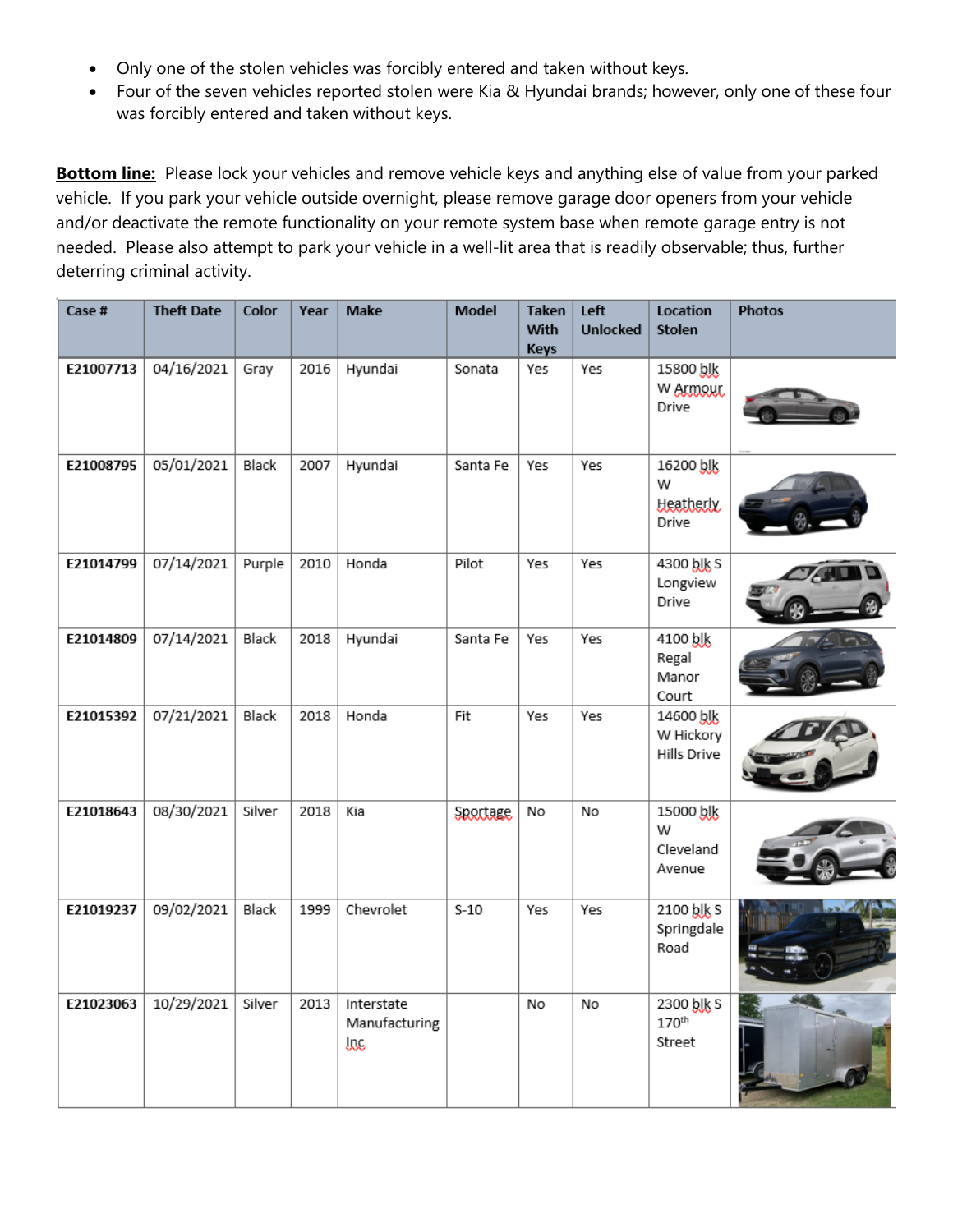**REFERRALS FOR CRIMINAL PROSECUTION:** In October of 2021, the New Berlin PD referred 60 charges involving adult & Juvenile offenders to the Waukesha County District Attorney's Office for case review, reference misdemeanor or felony prosecution. Additionally, 22 state traffic citations were issued.



**REFERRALS FOR MUNICIPAL PROSECUTION:** In October of 2021, the New Berlin PD issued a total of 278 municipal citations for non-criminal prosecution in New Berlin Municipal Court. 233 citations

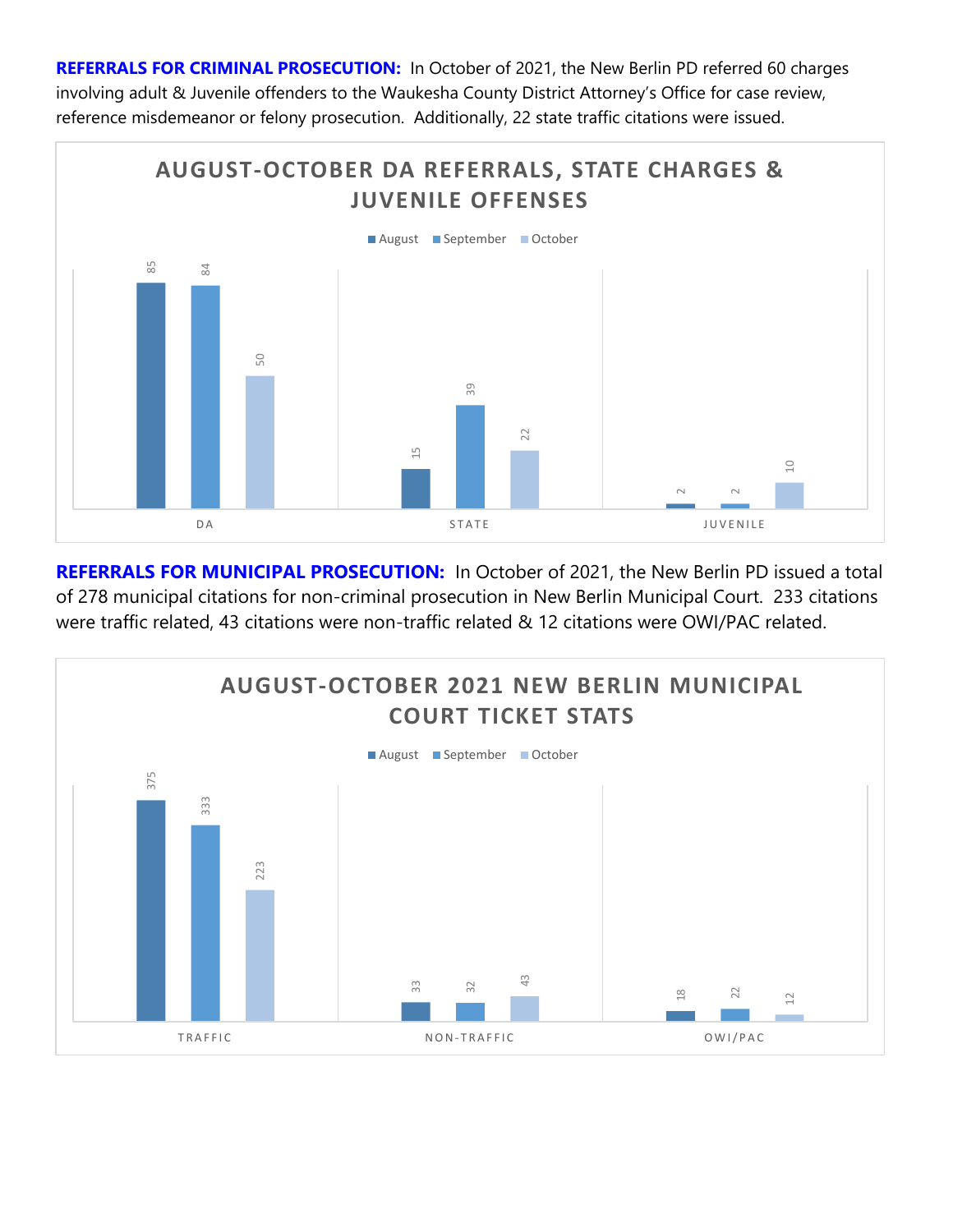**FALL DRUG TAKE BACK EVENT RESULTS:** New Berlin PD, in collaboration with Froedtert Hospital, participated in the National Drug Take Back Day on 10/23/2021, 10:00 AM – 2:00 PM. We were able to collect a total of 502.4 pounds of unused medications from 327 vehicles, representing 375 households. The below chart depicts the history of this event since 2014.



**NBPD COMMUNITY PROGRAMS:** It is our mission to offer numerous programs that allow us to form relationships with citizens, neighborhoods, businesses and city services in order to provide us the opportunity to come together as a community and prevent crime. Please follow this link to access our electronic community program booklet for program descriptions: [NBPD Community Program Booklet](https://www.newberlin.org/DocumentCenter/View/15824/Community-Program-Booklet?bidId)

**NEW BERLIN POLICE CRIME STATISTICS PUBLIC DASHBOARD:** Please remember to access the New Berlin Police Crime Statistics Public Dashboard to stay informed. The NBPD public dashboard is an interactive map which captures both incidents and arrests occurring within the City of New Berlin. Although we attempt to publish the data on the dashboard on a **DAILY BASIS**, there may be occasions when this process may be delayed. Direct access to the dashboard can be obtained by following this link: PUBLIC DASHBOARD ACCESS For first-time visitors, please take time to review the tutorial to enhance your dashboard viewing experience: [PUBLIC DASHBOARD TUTORIAL](https://www.newberlin.org/DocumentCenter/View/16445/Public-Dashboard-Tutorial?bidId) You may also navigate to the dashboard via the City's website at [www.nbpolice.org.](http://www.nbpolice.org/)

*In November 2021, we will be adding a new feature to the public dashboard titled, "Bulletin Board". We will use this feature to post information pertaining to community events, lost & found items to include pets, and crime alerts. This feature also allows for the posting of pictures, flyers or other documents relevant to the posting.*

**EMERGENCY CONTACT INFORMATION:** If you own, operate or manage any type of commercial property in the City of New Berlin, please keep us informed as those whom you have designated as your emergency contact(s) change. This can be accomplished by completing our Emergency Contact Form and returning it to us. You can obtain the form via our Department's homepage or by following this link: Emergency Contact/Key [holder Form](https://www.newberlin.org/1077/Forms)

**COMMUNITY CAMERA PROGRAM:** If you have cameras on your residence or business, please consider completing the online Community Camera Program survey on our website. The ability to access video information is an extremely useful investigatory tool for our department. Information provided to our